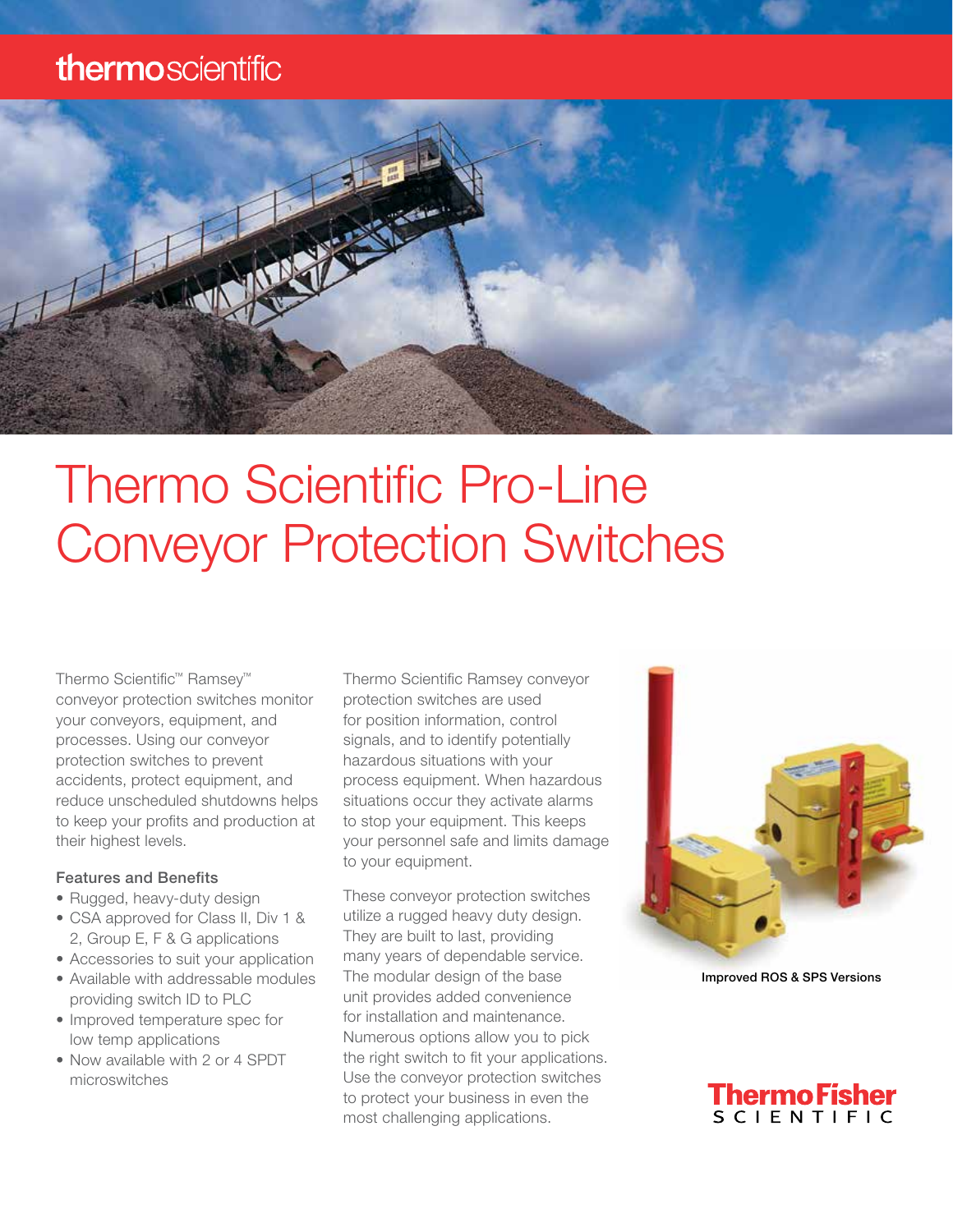## Thermo Scientific Pro-Line Conveyor Protection Switches







#### Thermo Scientific Pro-Line Safety Cable Pull Switch

This safety cable pull switch is used as an emergency shutdown device for conveyors or other equipment. They meet OSHA and MSHA requirements for safety shutdown devices.

Safety pull cables are attached to the actuating arm of the switch. When force is applied to the pull cable it rotates the actuating arm and actuating shaft. At a 20° rotation the switch enters a tripped and locked position. The actuating shaft has two cams inside the housing. Each cam simultaneously actuates an independent SPDT micro-switch for shutdown and alarm signals.

The safety cable pull switch has one housing layout that may be used interchangeably in mid-run or end-run positions of the safety pull cables.

Standard safety cable pull switches include a manual reset lever. This lever keeps the switch locked in an alarm condition until it is manually reset by an operator.

#### Thermo Scientific Pro-Line Tripper Position Switch

This tripper position switch is a heavy duty limit switch. It is often used to indicate the position of a tripper on a conveyor with multiple discharge points. However, it can be used anywhere you need an extremely heavy duty limit switch with physical activation.

The actuating arm of the tripper position switch uses a large Acetal contact roller, 3 in diameter by 1.75 in wide. When the roller makes contact it rotates the actuation shaft which has two cams inside the housing. Each cam actuates an independent SPDT microswitch for position or alarm signals.

The switch can be ordered with an option where one of the SPDT switches is actuated with clockwise rotation and the other SPDT switch is actuated with counter-clockwise rotation. This allows you to identify which direction the switch is activated from.

#### Thermo Scientific Pro-Line Belt Misalignment Switch

This belt misalignment switch is used to monitor the position and tracking of conveyor belts. It is mounted on the conveyor structure and adjusted so the roller arm is the proper distance and angle from the outside edge of the belt. When a belt drifts out of alignment it contacts the roller actuator arm which rotates the actuation shaft, causing the belt misalignment switch to send an alarm signal.

The actuation shaft has two cams inside the housing. Each cam actuates an independent SPDT micro-switch for alarm signals. The first micro-switch actuates with a 10° rotation of the actuation shaft for a warning alarm signal, allowing operators to address the situation before it becomes a problem. The second micro-switch actuates with a 20° rotation of the actuation shaft for a shut down alarm signal in order to prevent or minimize equipment damage. The roller arm has internal stainless steel bearings. This allows the switch to be used on conveyors with belt speeds up to 1250 feet per minute with outstanding service life.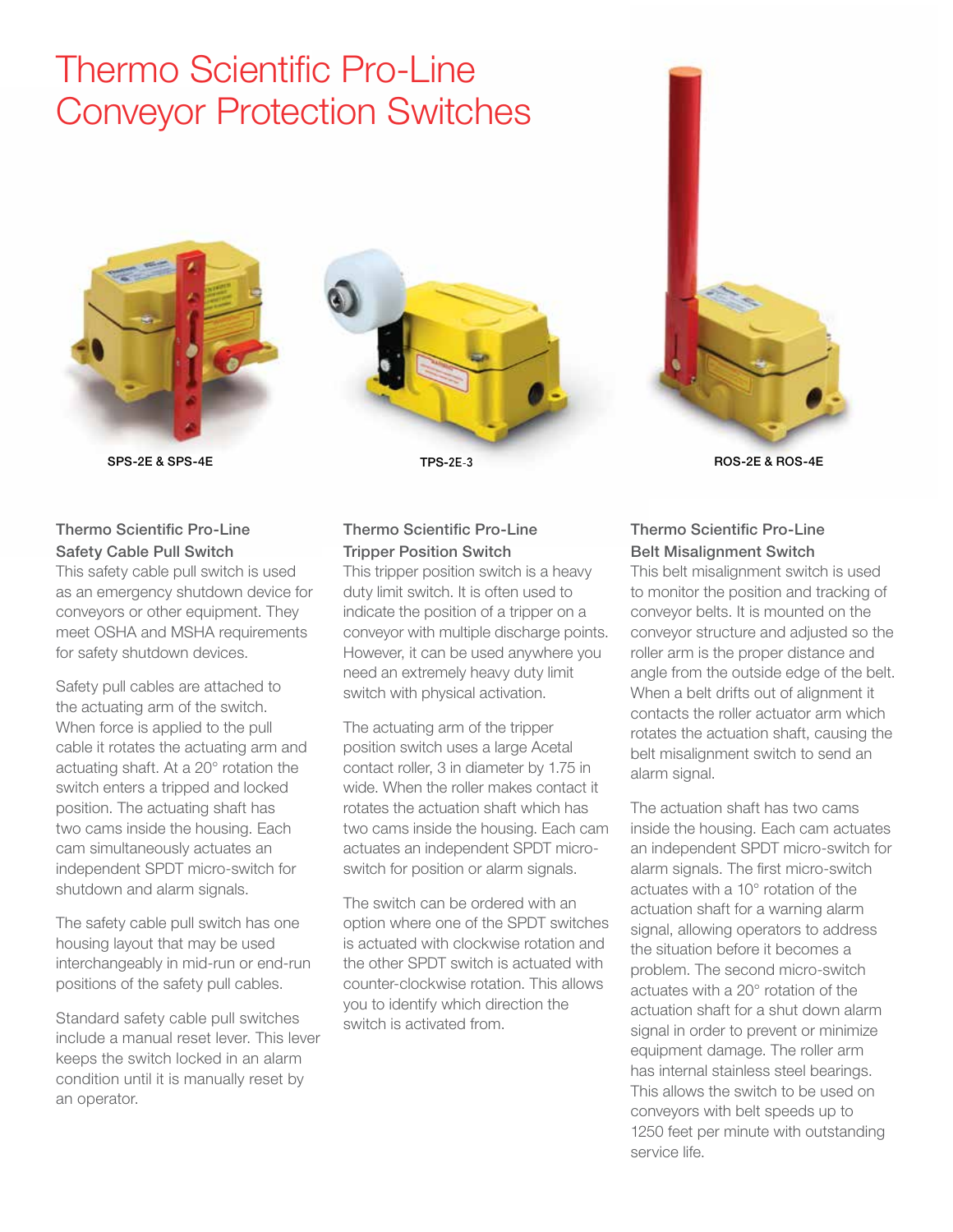| A                  | B                                      | $\mathbf{C}$                    | D                                                                                                                               | Е                                                                                    |                   | <b>Nomenclature Examples</b><br><b>ROS-2E-1-4-NPT</b>                                                                                                                                                                                                                                                                                                                                                                       | Belt Misalignment Switch, 2 SPDT microswitches,                                                 |
|--------------------|----------------------------------------|---------------------------------|---------------------------------------------------------------------------------------------------------------------------------|--------------------------------------------------------------------------------------|-------------------|-----------------------------------------------------------------------------------------------------------------------------------------------------------------------------------------------------------------------------------------------------------------------------------------------------------------------------------------------------------------------------------------------------------------------------|-------------------------------------------------------------------------------------------------|
|                    |                                        |                                 |                                                                                                                                 |                                                                                      | OPTIONS           | <b>ROS-4E-1-4X-MET</b>                                                                                                                                                                                                                                                                                                                                                                                                      | cCSAus, NEMA-4, NPT conduit openings<br>Belt Misalignment Switch, 4 SPDT microswitches, cCSAus, |
| PRODUCT IDENTIFIER |                                        |                                 |                                                                                                                                 | CONDUIT OPENINGS                                                                     |                   |                                                                                                                                                                                                                                                                                                                                                                                                                             | NEMA 4X, MET conduit openings                                                                   |
|                    | <b>SWITCH VERSION NUMBER</b>           | <b>HAZARDOUS AREA APPROVALS</b> | FINISH / NEMA RATING                                                                                                            |                                                                                      |                   | SPS-2E-3-4X-NPT                                                                                                                                                                                                                                                                                                                                                                                                             | Safety Pull Switch, 2 SPDT microswitches, cCSAus haz<br>area, NEMA 4X, NPT conduit openings     |
|                    |                                        |                                 |                                                                                                                                 |                                                                                      |                   | <b>TPS-2D-1-NP</b>                                                                                                                                                                                                                                                                                                                                                                                                          | Tripper Position Switch, 2 SPDT microswitches, cCSAus,<br>nickel plated                         |
|                    |                                        |                                 |                                                                                                                                 |                                                                                      |                   | F. OPTIONS (add all that apply)<br>Alarm Light (only available with 2D version of ROS & SPS)<br>LT<br><b>RST</b><br>Manual reset lever (Standard on SPS)<br>Auxilliary flag alarm<br>FLG<br><b>SA</b><br>Short roller arm for tight areas (ROS only)<br><b>MTBR</b> Mounting bracket<br><b>CCW</b> Independent signals for CW/CCW (TPS only)<br>ADD<br>Addressable modules (only available with 2D version<br>of ROS & SPS) |                                                                                                 |
|                    |                                        |                                 |                                                                                                                                 |                                                                                      | <b>NPT</b><br>MET | <b>E. Conduit Openings</b><br>Standard 3/4-14 NPT threads<br>Metric M20x1.5 threads                                                                                                                                                                                                                                                                                                                                         |                                                                                                 |
|                    |                                        |                                 |                                                                                                                                 | 4<br>4X<br><b>NP</b>                                                                 |                   | <b>D. FINISH / NEMA RATING</b><br>NEMA-4 Type enclosure, yellow finish, steel external components<br>NEMA-4X Type enclosure, yellow finish, stainless steel external<br>components<br>Nickel Plated Type NEMA-4X enclosure for extra<br>corrosion protection, stainless steel external components                                                                                                                           |                                                                                                 |
|                    |                                        |                                 | 1<br>3                                                                                                                          |                                                                                      |                   | <b>C. HAZARDOUS AREA APPROVALS</b><br>cCSAus rated for non-hazardous area applications<br>cCSAus hazardous area rated for Class II, Div 1 & 2, Groups E,F, and G                                                                                                                                                                                                                                                            |                                                                                                 |
|                    |                                        | <b>2E</b><br>4E<br><b>2D</b>    | <b>B. SWITCH VERSION NUMBER</b><br>2 SPDT microswitches ROS & SPS<br>4 SPDT microswitches ROS & SPS<br>2 SPDT microswitches TPS |                                                                                      |                   |                                                                                                                                                                                                                                                                                                                                                                                                                             |                                                                                                 |
|                    | <b>ROS</b><br><b>SPS</b><br><b>TPS</b> |                                 |                                                                                                                                 | <b>A. PRODUCT IDENTIFIER</b><br>Safety Pull Switch<br><b>Tripper Position Switch</b> |                   | Belt Misalignment Switch (Run off Switch)                                                                                                                                                                                                                                                                                                                                                                                   |                                                                                                 |